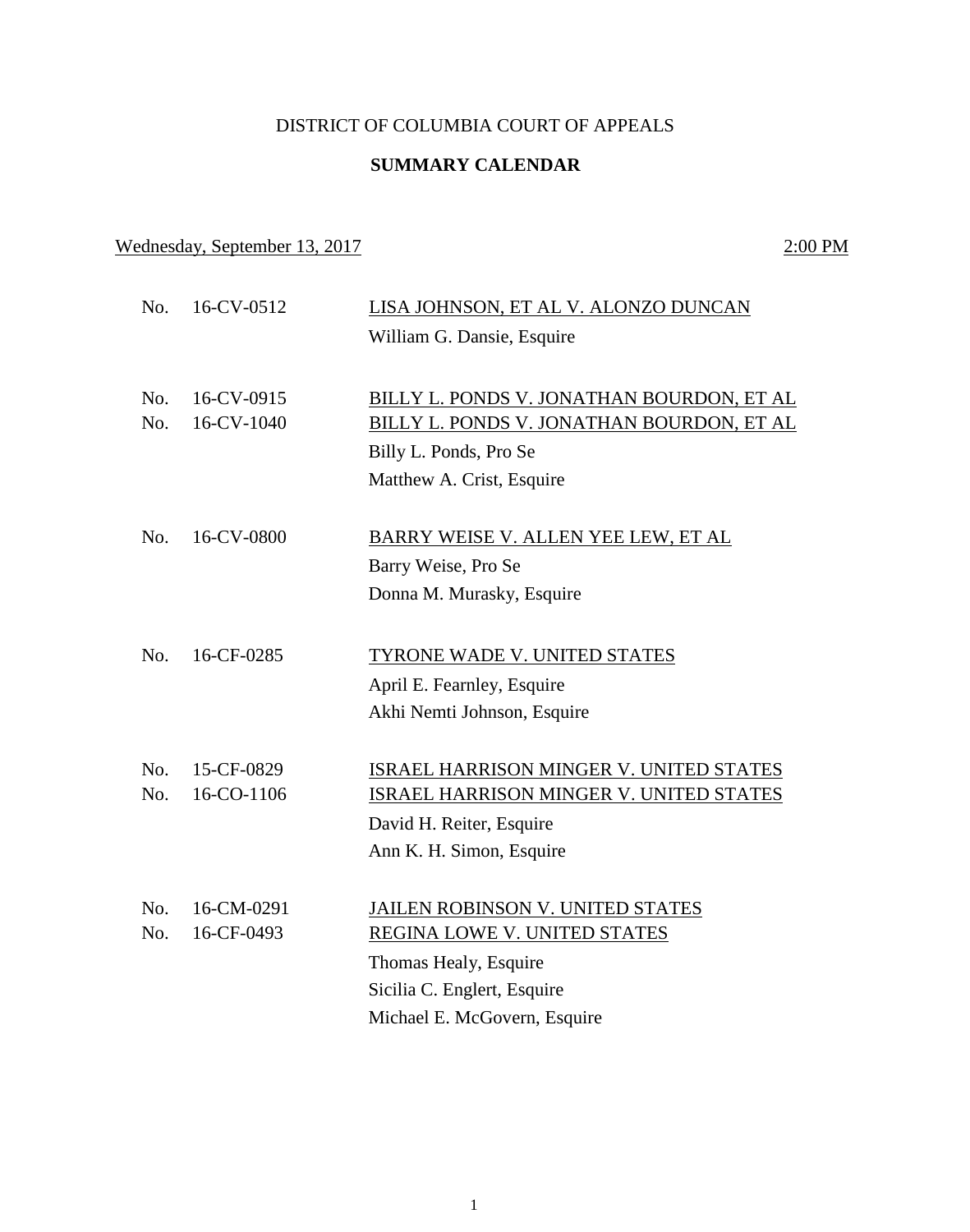| No. | 16-CO-0511                 | TRAYVON M. THOMAS V. UNITED STATES                                |
|-----|----------------------------|-------------------------------------------------------------------|
|     |                            | Thomas T. Heslep, Esquire                                         |
|     |                            | Ann M. Carroll, Esquire                                           |
| No. | 16-CV-1101                 | DAVID BROOKS V. MICHAEL ROSEBAR, ET AL                            |
|     |                            | David Brooks, Pro Se                                              |
|     |                            | Wendell C. Robinson, Esquire                                      |
| No. | 16-FM-0655                 | DEANGELO A. MCDONALD V. TAWNY MARTINA<br><b>SHAIFER</b>           |
|     |                            | DeAngelo A. McDonald, Pro Se                                      |
|     |                            | Frances E. Faircloth, Esquire                                     |
| No. | 16-AA-1090                 | DANA BUCKNER V. D.C. DEPARTMENT OF<br><b>EMPLOYMENT SERVICES</b>  |
|     |                            | Krista N. DeSmyter, Esquire                                       |
|     |                            | Mark H. Dho, Esquire                                              |
| No. | 16-FM-0843                 | CHRISTINE FERMO V. MARK VALERIO                                   |
|     |                            | Christine Fermo, Pro Se                                           |
| No. | 16-AA-1092                 | IVAN H. TOOKS V. D.C. DEPARTMENT OF<br><b>EMPLOYMENT SERVICES</b> |
|     |                            | Krista N. DeSmyter, Esquire                                       |
|     |                            | Chad A. Michael, Esquire                                          |
|     | Monday, September 25, 2017 | $2:00$ PM                                                         |
|     |                            |                                                                   |
| No. | 16-CF-0562                 | OCHONG OCHONG V. UNITED STATES                                    |
|     |                            | Thomas Paynter, Esquire                                           |
|     |                            | James A. Ewing, Esquire                                           |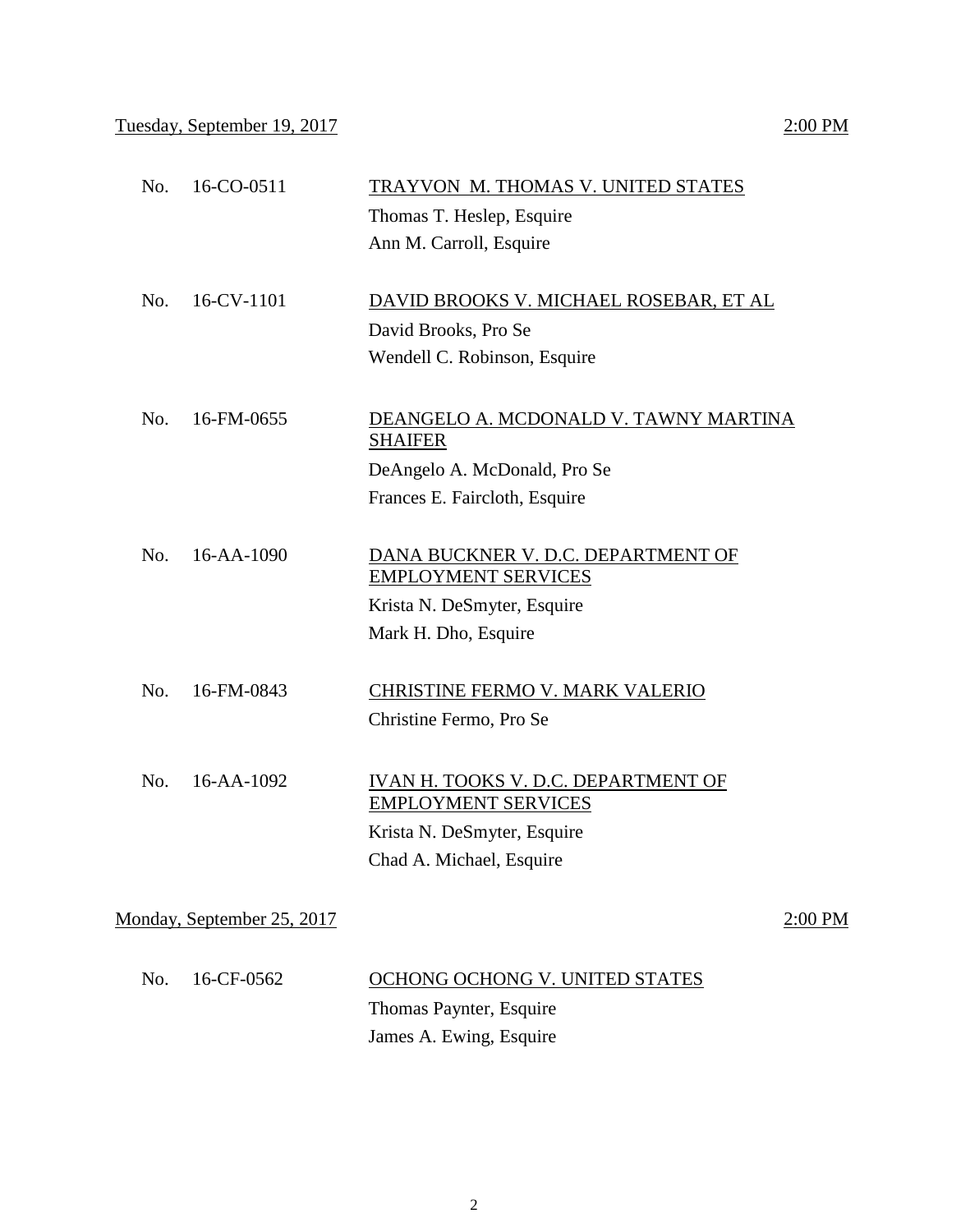| No. | 16-CM-0707                  | ARCADE IBARA V. UNITED STATES                                             |
|-----|-----------------------------|---------------------------------------------------------------------------|
|     |                             | Nicholas Elton, Esquire                                                   |
|     |                             | Eric S. Nguyen, Esquire                                                   |
| No. | 16-AA-1047                  | QUEST DELANEY V. D.C. DEPARTMENT OF<br><b>EMPLOYMENT SERVICES</b>         |
|     |                             | David J. Kapson, Esquire                                                  |
|     |                             | Kelly D. Fato, Esquire                                                    |
|     |                             |                                                                           |
| No. | 16-AA-0897                  | MICHAEL D. REID V. D.C. DEPARTMENT OF<br><b>EMPLOYMENT SERVICES</b>       |
|     |                             | Krista N. DeSmyter, Esquire                                               |
|     |                             | Cheryl D. Hale, Esquire                                                   |
|     |                             |                                                                           |
| No. | 16-FM-0854                  | EUGENIA PINKNEY V. CHET H. PINKNEY, III                                   |
|     |                             | Eugenia Pinkney, Pro Se                                                   |
|     |                             | Chet H. Pinkney, III, Pro Se                                              |
|     |                             |                                                                           |
| No. | 16-CV-0502                  | ANA M. ORTIZ V. ALEX AMAECHI                                              |
|     |                             | Ana M. Ortiz, Pro Se                                                      |
|     |                             | Alex Amaechi, Pro Se                                                      |
|     |                             |                                                                           |
|     | Tuesday, September 26, 2017 | 2:00 PM                                                                   |
|     |                             |                                                                           |
|     | No. 16-AA-0984              | HELEN C. THOMAS-WHITE V. D.C. DEPARTMENT OF<br><b>EMPLOYMENT SERVICES</b> |
|     |                             | Krista N. DeSmyter, Esquire                                               |
|     |                             | Sarah O. Rollman, Esquire                                                 |
|     |                             |                                                                           |
| No. | 16-AA-0646                  | SHIRLEY G. LATTIMORE V. D.C. DEPARTMENT OF<br><b>EMPLOYMENT SERVICES</b>  |
|     |                             | Shirley G. Lattimore, Pro Se                                              |
|     |                             |                                                                           |

Joel E. Ogden, Esquire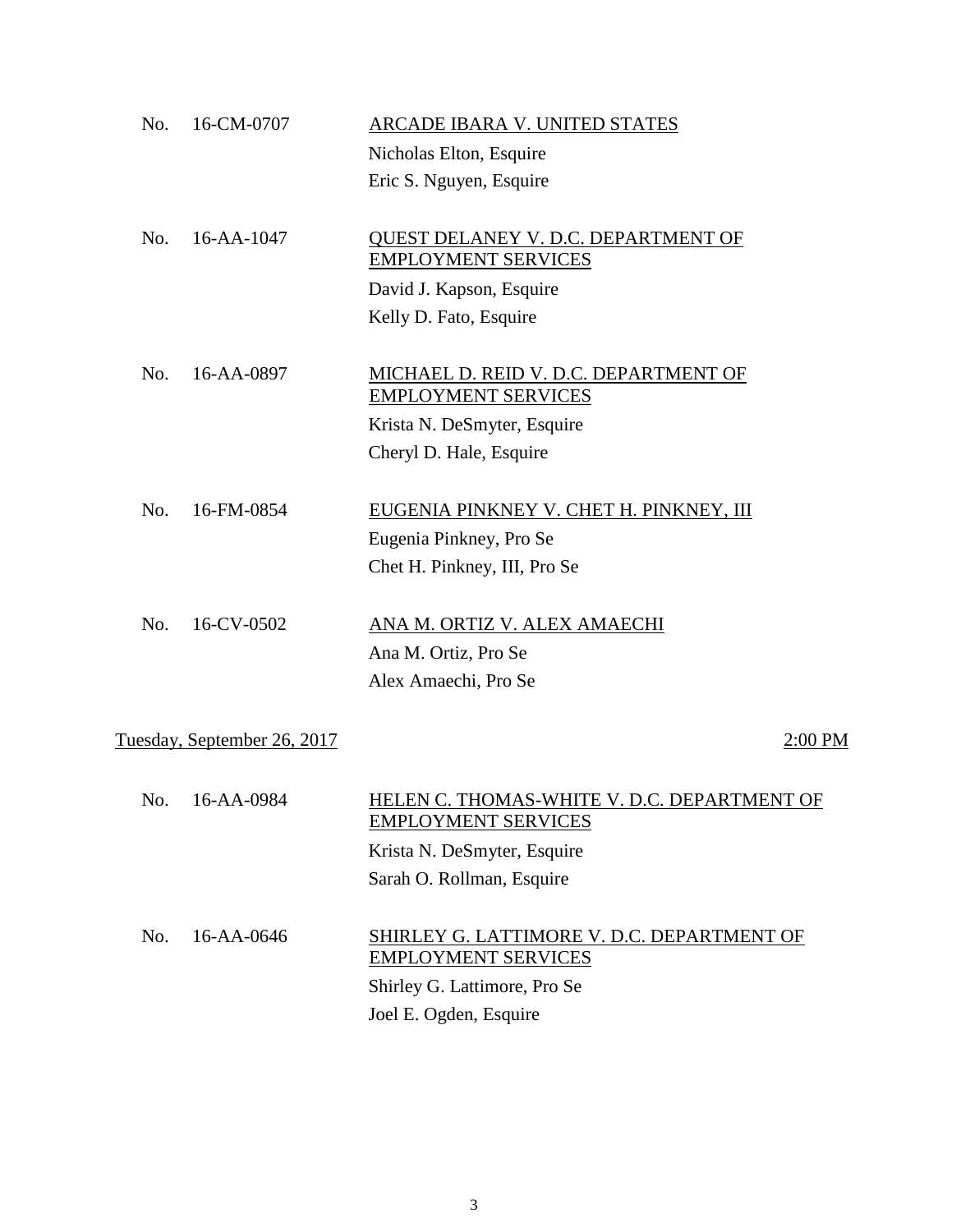| No. | 16-CM-0210                   | JOSE D. DIAZ V. UNITED STATES                                    |
|-----|------------------------------|------------------------------------------------------------------|
|     |                              | Thomas W. Ullrich, Esquire                                       |
|     |                              | Ann K. Simon, Esquire                                            |
| No. | 16-CO-0489                   | <b>NAVAL LAWRENCE V. UNITED STATES</b>                           |
|     |                              | Ian A. Williams, Esquire                                         |
|     |                              | Ann M. Carroll, Esquire                                          |
| No. | 16-CO-0570                   | BRIAN K. WILLIAMS V. UNITED STATES                               |
|     |                              | Brian K. Williams, Pro Se                                        |
|     |                              | Sharon A. Sprague, Esquire                                       |
| No. | 16-CM-0884                   | MELVIN JOHNSON V. UNITED STATES                                  |
|     |                              | Michael Bruckheim, Esquire                                       |
|     |                              | Edward G. Burley, Esquire                                        |
|     | Thursday, September 28, 2017 | 2:00 PM                                                          |
| No. | 15-CT-0583                   | JAMES CRAWFORD V. DISTRICT OF COLUMBIA                           |
|     |                              | Rupa Puttagunta, Esquire                                         |
|     |                              | John D. Martorana, Esquire                                       |
| No. | 16-CV-0866                   | CECIL HERD V. DISTRICT OF COLUMBIA<br>DEPARTMENT OF PUBLIC WORKS |
|     |                              | Billy L. Ponds, Esquire                                          |
|     |                              | Lucy E. Pittman, Esquire                                         |
| No. | 16-PR-0580                   | IN RE: ARAMINTA THERESA HAMILTON; ALESIA<br>HAMILTON, APPELLANT  |
|     |                              | Alesia Hamilton, Pro Se                                          |
|     |                              | Eli J. Guiterman, Esquire                                        |
| No. | 16-CV-0221                   | LINDA MCCAULEY V. ROBERT HESS, ET AL.                            |
|     |                              | Linda McCauley, Pro Se                                           |
|     |                              | Jerome P. Friedlander, Esquire                                   |